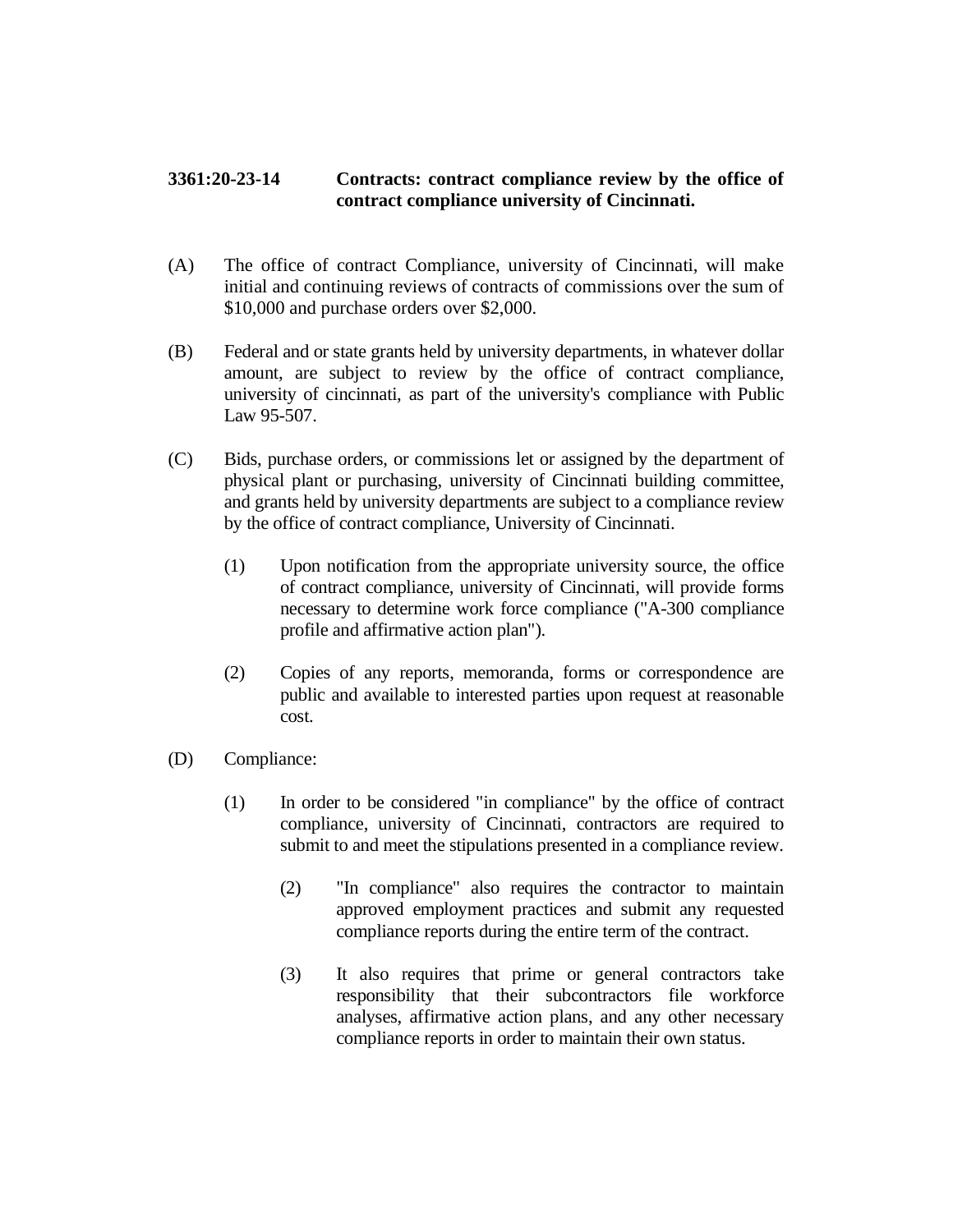- (E) A finding of noncompliance shall require a written notice from the office of contract compliance, university of Cincinnati, with reasons for such finding being clearly stipulated. Contractors will be provided with the time and opportunity to make corrections or objections. Any such corrections or objections shall also be in writing, or, if transmitted by telephone, followed by a written communication.
- (F) The office of contract compliance, university of Cincinnati will conduct three types of reviews:
	- (1) Pre-award reviews shall be considered part of the selection process for awards of university contracts. The three lowest bidders on university projects which have been competitively bid for \$50,000 or more will all be subject to a pre-award review, starting with the lowest bidder. Equal employment opportunity compliance is required, and the lowest bidder in dollar amount, if not in compliance as hereinafter provided at paragraph (G), can be bypassed for the next lowest bidder judged in compliance.
	- (2) On-site reviews will consist of an investigation of on-the-job labor forces at the site, usually of a construction project. Particularly, but not exclusively, the review will be conducted where subcontractors enter into the project or the workforces vary with phases of project work.
	- (3) Post-award reviews include an in-house review of the reports and documentation requested by and received in the office of contract compliance, university of Cincinnati, and an on-site review. These reviews shall be made to determine continuing equal employment opportunity compliance on the part of contractors and subcontractors on contracts for \$10,000 or more.
- (G) Noncompliance:
	- (1) In the event of a pre-award noncompliance determination and receipt of notice thereof, the contractor will be allowed up to seven days after receipt of such notice to respond. The office of contract compliance, university of Cincinnati, will provide such notice at the conclusion of the review or within seven days after the review.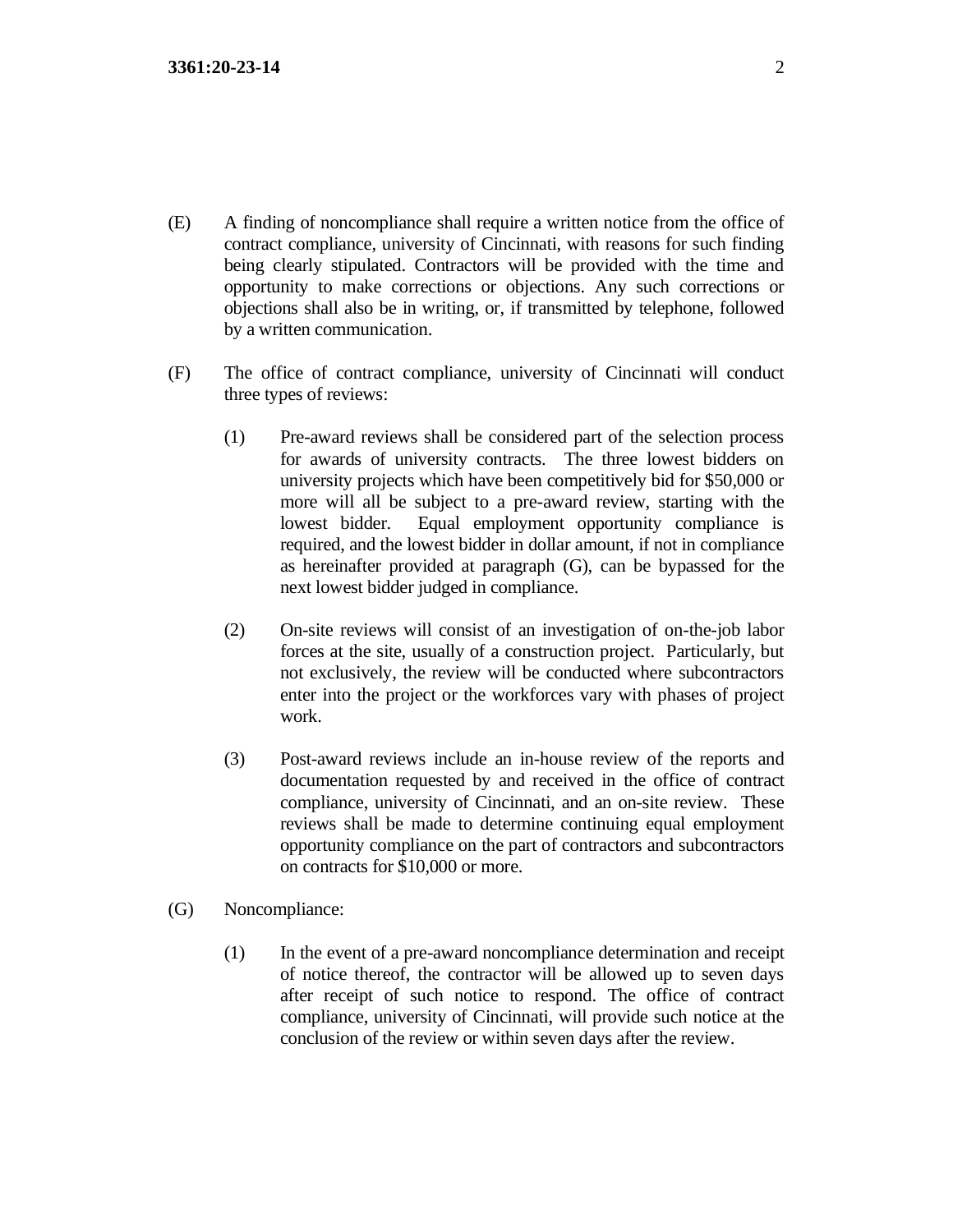- (2) If noncompliance is determined while a contract is in force, the contractor will be given thirty days, or until such time as further monies are due, to respond.
- (3) The effect of a notice of noncompliance and the failure to respond in the time provided shall be failure to be awarded the contract, commission or order, or termination or suspension of a contract in force.
- (H) Construction contractors, subcontractors scheduled to begin work at the same time as the prime or general contractor, representatives of the initiating university department, the contract compliance officer and all other parties to be involved in the execution of a proposed construction contract will convene for a pre-construction meeting. This meeting is to complete the preaward process. All parties concerned will at that time execute appropriate sign-offs, enabling the forwarding of the contract to the state of Ohio department of public works.
- (I) Contractors with university contracts for terms in excess of one month shall be subject to compliance reporting. Nonconstruction contractors will be advised of reporting procedures upon receipt of notice of compliance ("Exp. B-700"). Construction contractors will be required to submit a monthly manpower utilization report ("Exp. C-100"), a payroll transmission form ("Exp. C-200"), and a payroll report ("Exp. C-300"). Reports will cover the previous calendar month and be submitted to the office of contract compliance, university of Cincinnati if the office of contract compliance, university of Cincinnati, does not find cause to make a new recommendation on equal employment opportunity compliance, the reports will be approved, and monies will be paid according to contract. If the office of contract compliance, university of Cincinnati, determines that compliance conditions have changed, a determination of the noncompliance will be issued pursuant to paragraph (G) hereof. If it determines that prevailing wage rates were not paid, the data will be given to the state office of industrial relations prevailing wage rates division for investigation and resolution.
	- (1) Reports will be received and verified during the first working week of every month during the term of the contract. Prime contractors are responsible for collecting monthly manpower and payroll reports from their subcontractors as part of their own reporting. Each month contractors will submit one monthly manpower report for itself and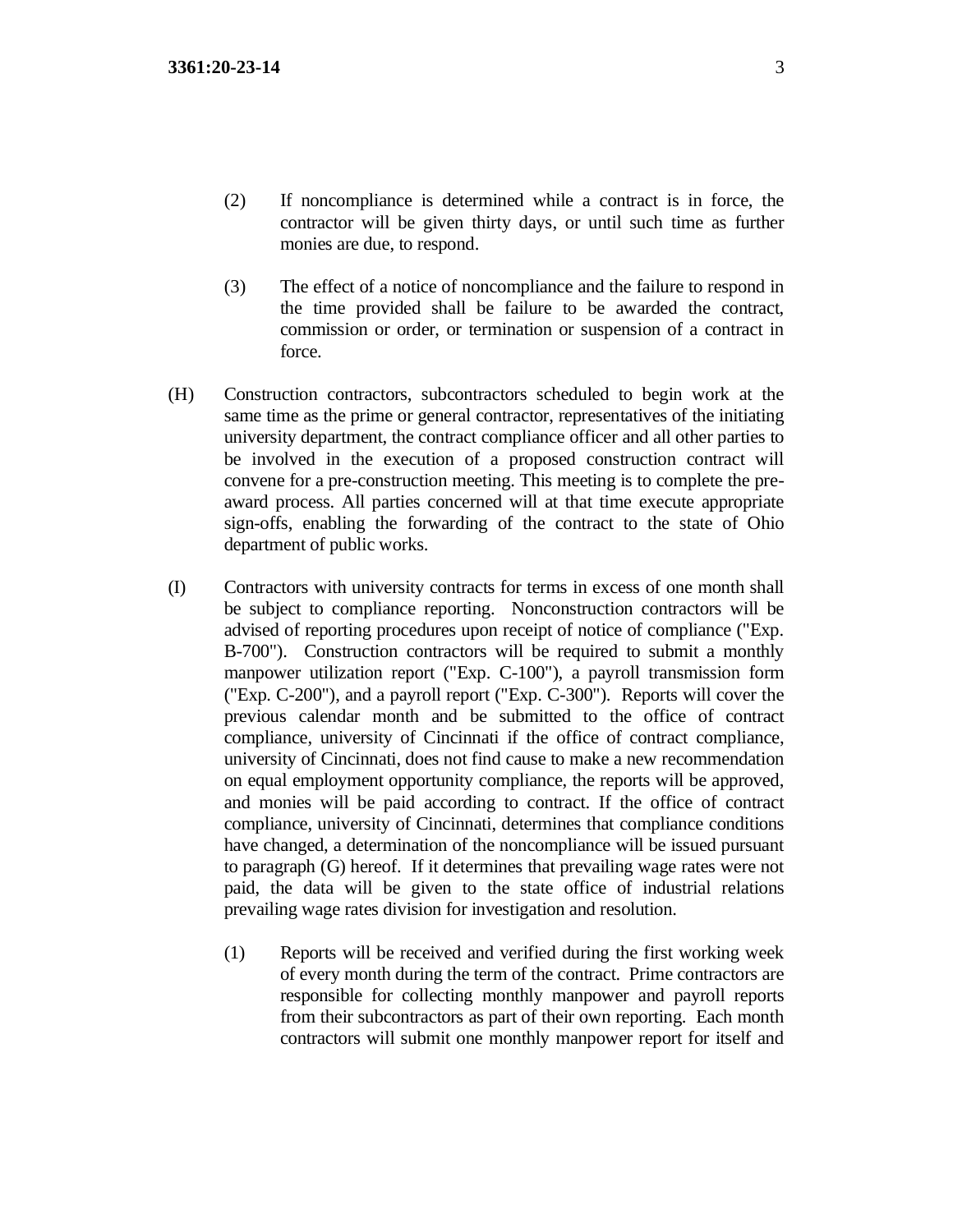for each suncontractor; one payroll transmission form for itself and for each subcontractor; and four weekly payroll reports for himself and for each subcontractor. Reports from the previous month not received during the first week of the month immediately following shall be considered overdue. If a contractor encounters any difficulty in completing reports, it is that contractor's responsibility to notify the office of contract compliance, university of Cincinnati, before the first week of the month has expired. Continuing compliance can only be determined through receipt of reports.

- (2) Monthly compliance reports are to be signed by a responsible official of the contractor upon completion. The requirement of report filing begins with the commencement of contract work and proceeds as long as work continues under a state or state-assisted contract. There will be no verification by the office of contract compliance, university of Cincinnati, of approval of compliance reports for contracts in force. The contractor may assume approval if no payroll interruption occurs. It is the responsibility of each contractor to comply with Chapter 4115 of the Revised Code which is the authority for wages and hours on public works.
- (J) Grant project review:
	- (1) Hiring of project staff under federal and state grants held by a university department must be in accordance with equal employment opportunity regulations and policies in regard to minorities and women. Each department must submit to the office of contract compliance a list of grants in force and notification of new grants awarded.
	- (2) The office of contract compliance, university of Cincinnati review of grant project staff shall be in-house only. Department heads will receive a project profile ("Exp. D-100") which may be answered by either the department head or the principal investigator of the grant under consideration. Attached to the project profile, in narrative form, will be a work description and evidence of processes used to ensure equal employment opportunity following the employment practices checklist ("Exp. D-200"). There will be no notification from the office of contract compliance, university of Cincinnati, unless a determination of non-compliance is made.